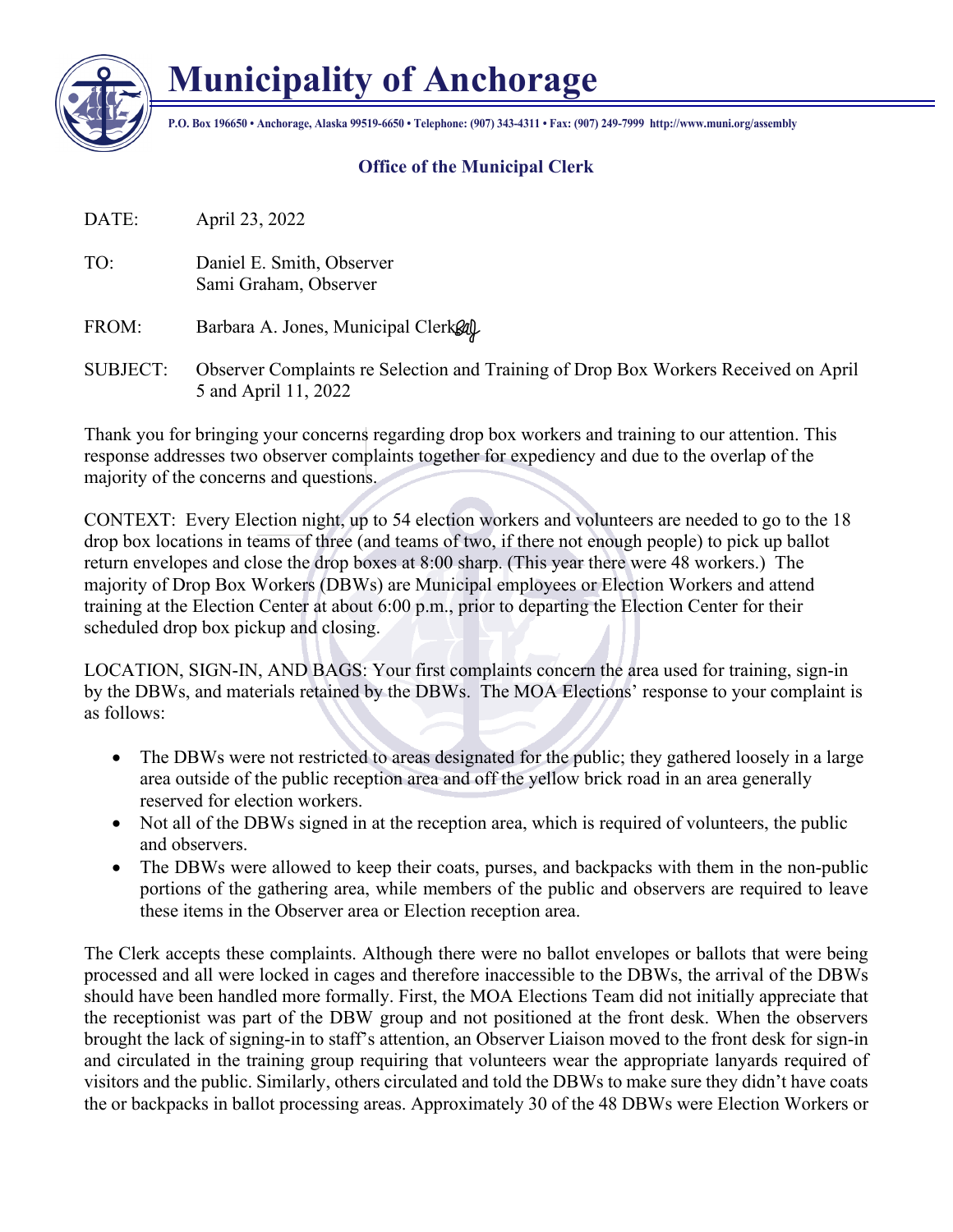Clerk's Office staff, who would not be required to sign-in.) To address this issue in the future, the MOA Election Team will take the following action:

- Ensure there is a full-time reception worker on election night to ensure that all visitors sign in and receive a lanyard.
- Provide a coat and other rack in the Reception Area on Election night for DBWs to store their coats, purses, and backpacks while they are in the non-public areas of the Election Center. In addition, DBWs may be able to place their coats, purses, and backpacks in the lockers in the kitchen or on the coatrack in the area outside of the kitchen, on the south side of the Election Center.

TRAINING. As for location of the training, it is scheduled and takes place in Section 5 of the Election Center, as well as a small part of Section 1, next to Section 5. Section 5 is the area designated for the Observers, the Observer Liaisons, and storage of drop boxes and drop box materials as well as other election materials. There are and were no ballots, ballot envelopes, or other confidential election materials in Section 5, nor in the small part of Section 1 used next to Section 5. However, there were DBWs in Section 2, the envelope opening and ballot separation area, during the training where DBWs were sitting and signing materials. The training should not have extended to Section 2. To address this issue in the future, the MOA Elections Team will make sure that the drop box training will be in Section 5, a small part of Section 1, and the yellow brick road around that area.

DBW TRAINING. Your complaint asked questions regarding the training and onboarding of the DBWs. This year thirty-two (32), or 66%, of the DBWs were Municipal employees – either existing Election workers or employees of the Clerk's Office, Assembly Counsel or other Assembly Offices. (This number also included Dennis Wheeler, who is an MOA Contractor and Project Manager for the Election project.) The remaining sixteen (16) DBWs were volunteers and one-half (8) worked in previous elections; and the other half (8) were new, and inexperienced. Thus, thirty-two (32), or 66%, of the forty-eight (48) DBWs had received election training and MOA employee onboarding. Forty (40), or 83%, had received prior training. As the finale of DBW training, all DBWs took the Oath of Office to uphold the constitution of the United States, the constitution of the State of Alaska, and the Charter of the Municipality of Anchorage.

The Drop Box Team Lead prepared and presented the training on election night for all DBWs including a review of a detailed drop box checklist and other detailed information concerning closing the drop boxes and assisting the public at the drop boxes. The Drop Box Team Lead assigns the eighteen (18) teams of 2 or 3 persons to be dispatched to their respective drop box. Each drop box closing team lead was a person with past drop box worker or closure experience. The goal is to assign no more than one inexperienced person to any drop box closing team.

Your complaint states that you observed at least three DBWs come in late and miss training. At this time, we do not believe but cannot verify whether any of the eight (8) inexperienced DBW were among this group that appeared to miss training. Again, the pairing of the inexperienced DBWs with experienced workers should have minimized the impact of missed or partially missed training.

SELECTION: The Drop Box Team Lead asks and encourages Election workers and employees of the Clerk's Office and other Assembly Offices, to serve as DBWs. With respect to the sixteen (16) nonemployee DBWs, eight (8) had worked previously with Election night drop box closure and pick-up. With respect to the eight (8) new DBWs, attempts to find additional DBWs included informal announcements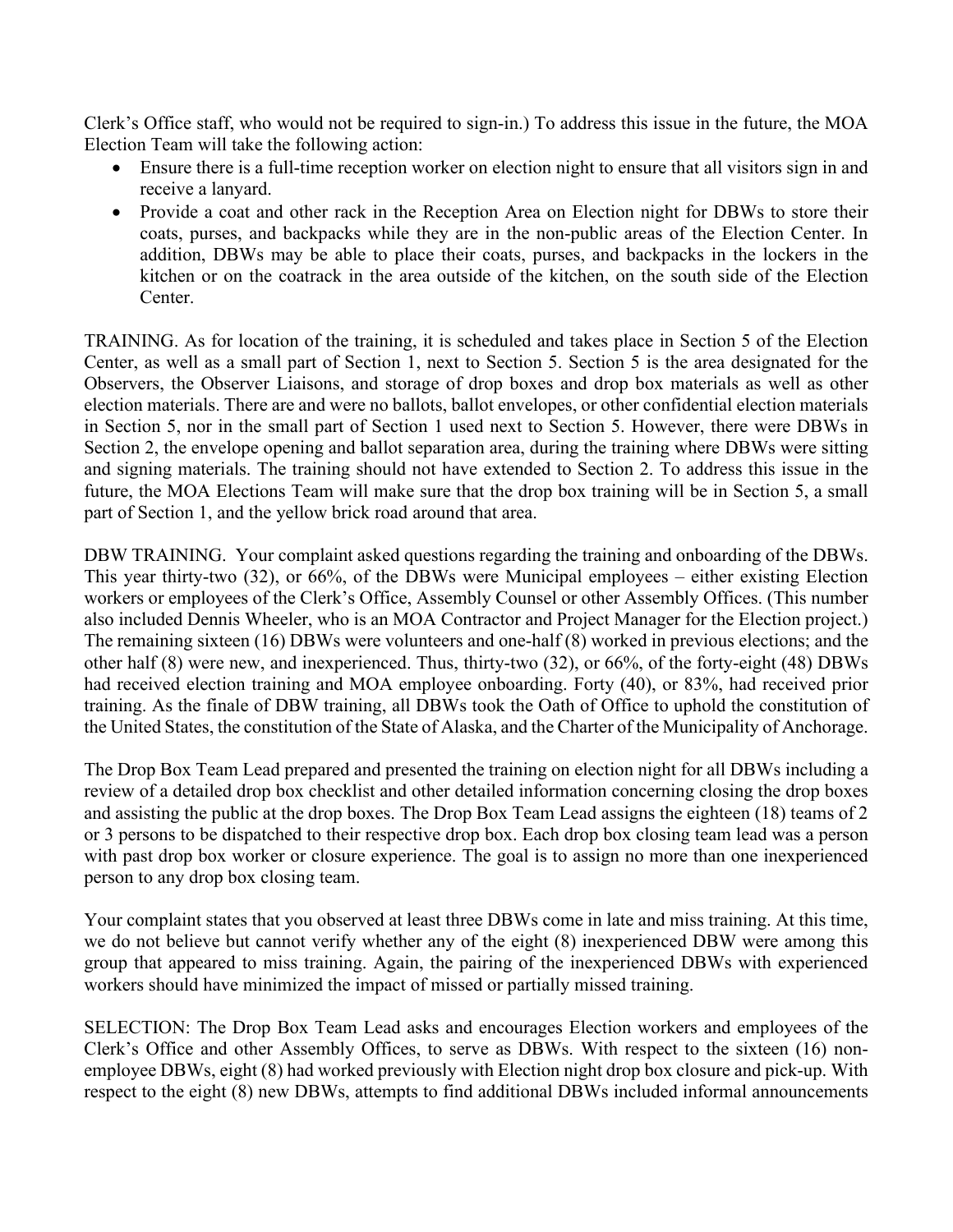asking for Election Workers at Assembly meetings; there was other outreach by the Clerk's Office to Assembly Members and to other MOA offices, including Human Resources, the Department of Law, the Ombudsman, and posting on the Clerk's social media, Elections webpages, the MOA Jobs webpage, and the Alaska Bar Association webpage. Civic groups such as OLE!, which had offered volunteers in the past, were contacted. Many of the non-employee DBWs are friends or family members of the Election Workers.

OBSERVERS: In your complaint you express frustration that DBWs are less trained than the Observers and were selected over the Observers. However, as detailed above DBWs are trained, and per Municipal code Observers "are not allowed to handle ballots, registers, other election materials, or computers." AMC 28.50.300E.5d. Alternatively, many Observers either followed the dispatched DBW vehicles or proceeded directly to the drop sites for observation.

PARTISAN VS. NON-PARTISAN: A few observers offered that the State of Alaska attempts to ensure staffing by pairing persons of opposite political parties. However, the Anchorage Municipal Charter states that Municipal Elections are to be non-partisan; thus, it would be a violation of the charter for the MOA Elections Team to look up the party status for any Election Worker or DBW. State law is different. See AS 15.10.120. Appointment of election board.